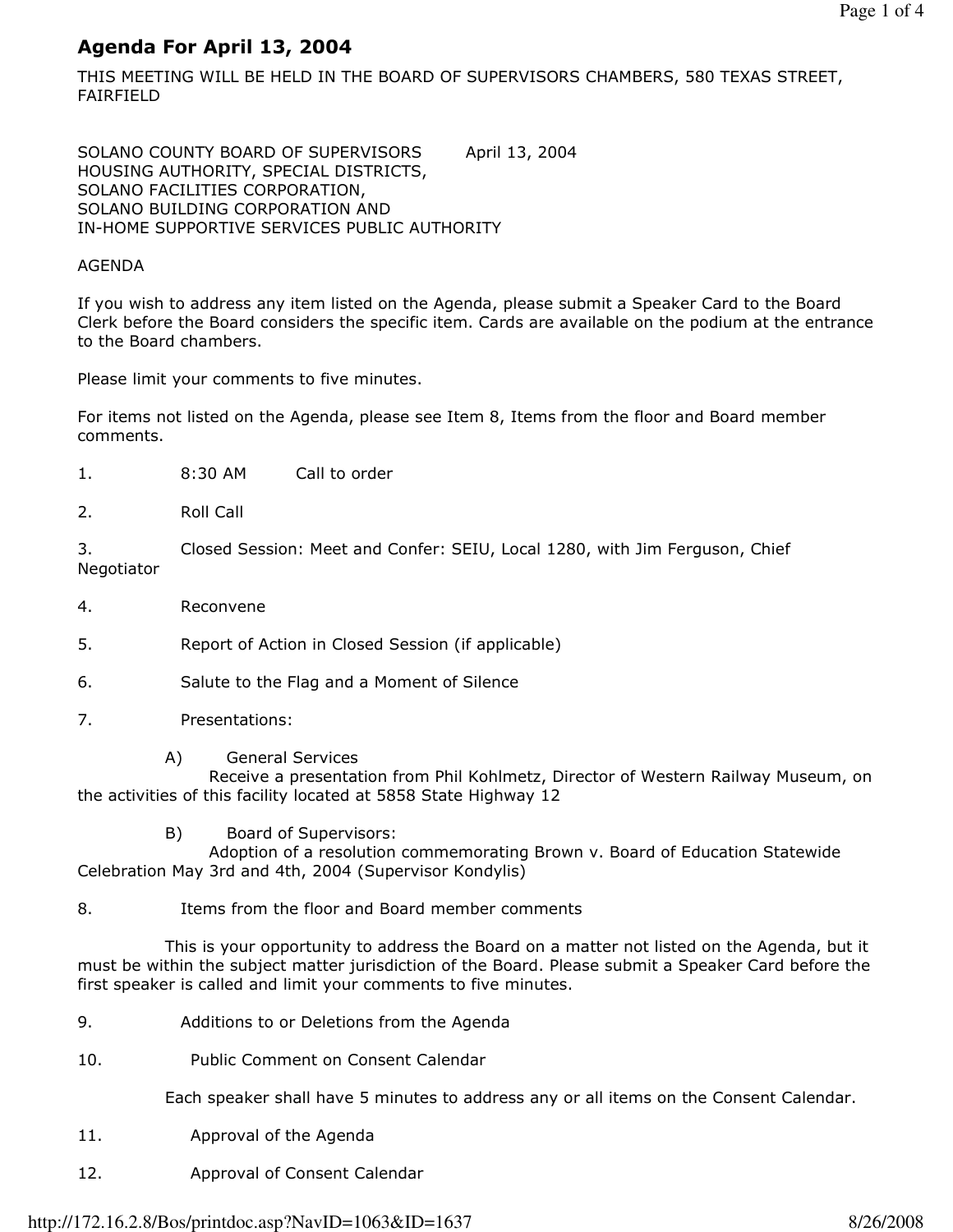The Board considers all matters listed under the Consent Calendar to be routine and will adopt them in one motion. There will be no discussion on these items before the Board votes on the motion unless Board members request specific items be discussed and/or removed from the Consent Calendar.

# CONSENT CALENDAR

# GENERAL GOVERNMENT

- 13. Clerk of the Board of Supervisors: Approval of Minutes: Board of Supervisors March 26, 2004
- 14. County Administrator's Office: Adoption of a resolution recognizing April 23, 2004 as Children's Memorial Day

# HEALTH AND SOCIAL SERVICES: None

# CRIMINAL JUSTICE

#### 15. Sheriff:

Approval of an appropriation transfer in the amount of \$19,159 unanticipated revenue to utilize additional Homeland Security grant funds

#### 16. Probation:

 Adoption of a resolution approving the application for continuation of funding and plan modification under the Juvenile Justice Crime Prevention Act of 2000 to secure \$1,154,186 in State funds administered by the Board of Corrections

# LAND USE/TRANSPORTATION

# 17. Transportation:

 Approval of an amendment to contract with Mead & Hunt, Inc. in the amount of \$10,000, resulting in a total contract amount of \$108,250 for airport consulting services; and authorize the County Administrator to execute the amendment

# **OTHER**

SPECIAL DISTRICTS GOVERNED BY THE BOARD OF SUPERVISORS: None

# SCHEDULED CALENDAR

- 18. Rescheduled Consent Items: (Items pulled from Consent Calendar above)
- $(A)$   $E)$
- B) F)
- C) G)
- D) H)

# GENERAL GOVERNMENT

# 19. County Administrator:

Receive a report from First 5 Solano Children and Families Commission on the process and methods to solicit proposals, select grantees and allocating funding for grants

20. County Counsel:

First reading of an ordinance amending Chapter 3 relating to conduct on the Solano County

#### http://172.16.2.8/Bos/printdoc.asp?NavID=1063&ID=1637 8/26/2008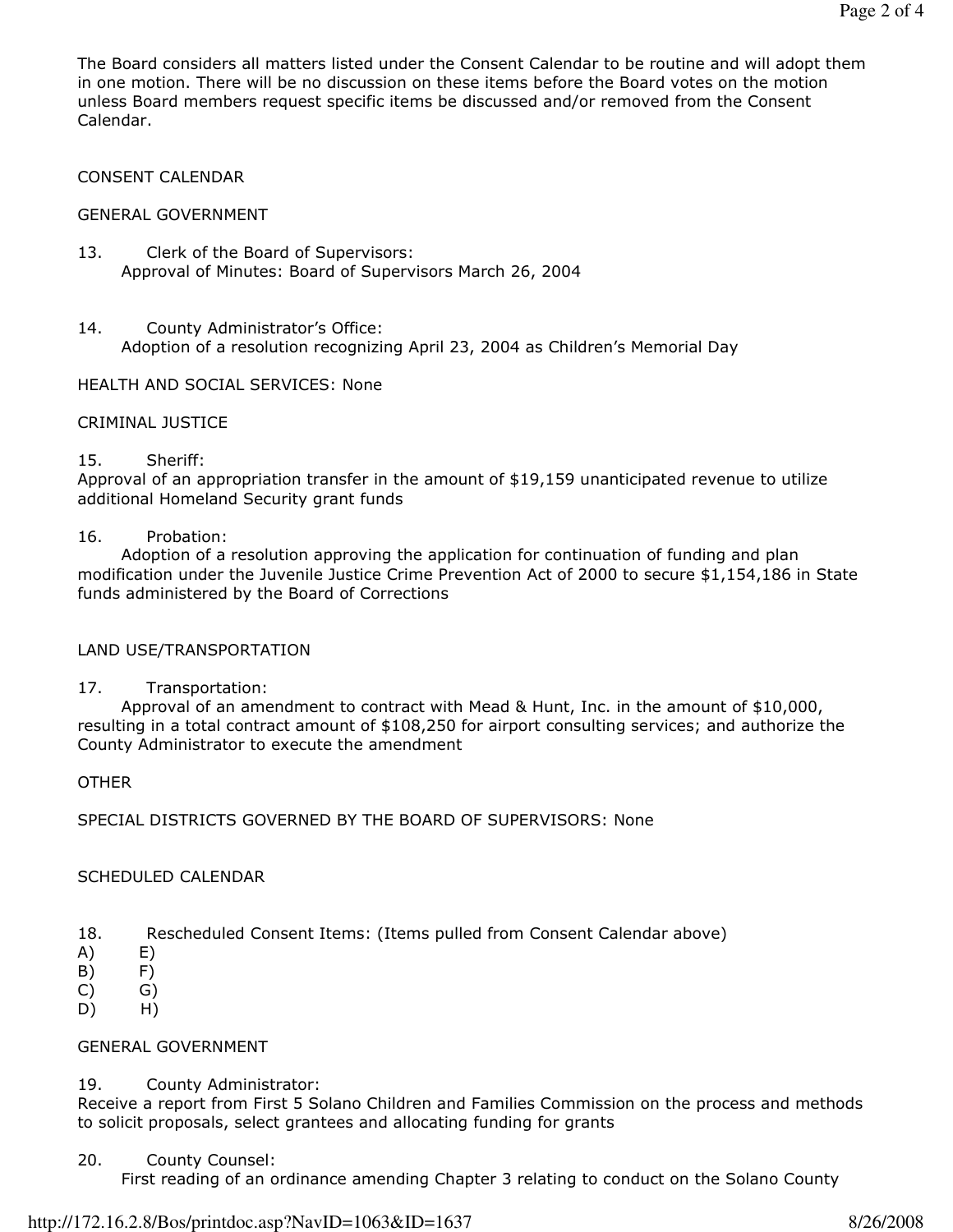Fairgrounds, and Chapter 16 relating to curfew on County owned property

# HEALTH AND SOCIAL SERVICES: None

CRIMINAL JUSTICE: None

# LAND USE/TRANSPORTATION

21. Environmental Management

 A) Conduct a noticed/published hearing to consider Agricultural Preserve Contract Application No. 1338 for property located ¾ mile east of Vacaville; adopt the recommended findings and attached resolution to establish Agricultural Preserve No. 1235 and approve Agricultural Preserve Contract No. 1338 of the Solano Land Trust

 B) Conduct a noticed/published hearing to Agricultural Preserve Contract Application No. 1339 for property located 6 miles south of Suisun City; adopt the recommended findings and a resolution to establish Agricultural Preserve No. 1236 and approve Agricultural Preserve Contract No. 1339 of Harold and Leonor Reed and Stanley & Carol Thompson

 C) Receive a presentation of the Solano County Storm Water Management Plan in compliance with the National Pollutant Discharge Elimination System (NPDES Phase II); receive public comment and approve the Storm Water Management Plan

Review the proposed Lagoon Valley Development Project Draft Environmental Impact Statement for comment to the City of Vacaville

OTHER: None

#### MISCELLANEOUS ITEMS

22. Appointments/Resignations to Boards and Commissions:

A) Board of Supervisors:

 Reappointment of Richard Brann, Janie Matthews, Thomas C. Clark, Charlotte Digue, Jim Stevenson, Michael Hayes, and Nadine Stevenson to the Solano County Historical Records Commission

B) Reappointment of Richard Minakata to the Suisun Fire Protection District

C) Health and Social Services:

 Appointment of Tamsen Stevenson to the Maternal, Child and Adolescent Health Advisory Board

#### 12:00 NOON

Animal Care Shelter Spay/Neuter Clinic Dedication Ceremony, 2510 Claybank Road, Fairfield, 12:15 p.m. to 2:00 p.m.

23. Adjourn

#### MEETING CALENDAR

| 4/13                                 | $4:00\;{\rm p.m.}$ | Maternal, Child, and Adolescent Health Advisory Board, 275      |
|--------------------------------------|--------------------|-----------------------------------------------------------------|
| Beck Ave., Conf. Rm. 1, FF           |                    |                                                                 |
| 4/14                                 | 9:00 a.m.          | Yolo-Solano Air Quality Management District, 1947 Galileo       |
| Court, Suite 103, Davis              |                    |                                                                 |
| 4/14                                 | 6:00 p.m.          | Alcohol and Drug Advisory Board, 2101 Courage Dr., FF           |
| 4/14                                 | 6:00 p.m.          | Solano Transportation Authority Board, Suisun City              |
| Hall, 701 Civic Center Blvd., Suisun |                    |                                                                 |
| 4/14                                 | $6:15$ p.m.        | Solano County Fair Board of Directors, Administration Building, |
| Solano County Fairgrounds, Vallejo   |                    |                                                                 |
| 4/15                                 | 1:30 p.m.          | Emergency Medical Care Committee, 275 Beck Ave., Conf. Rm.      |
|                                      |                    |                                                                 |